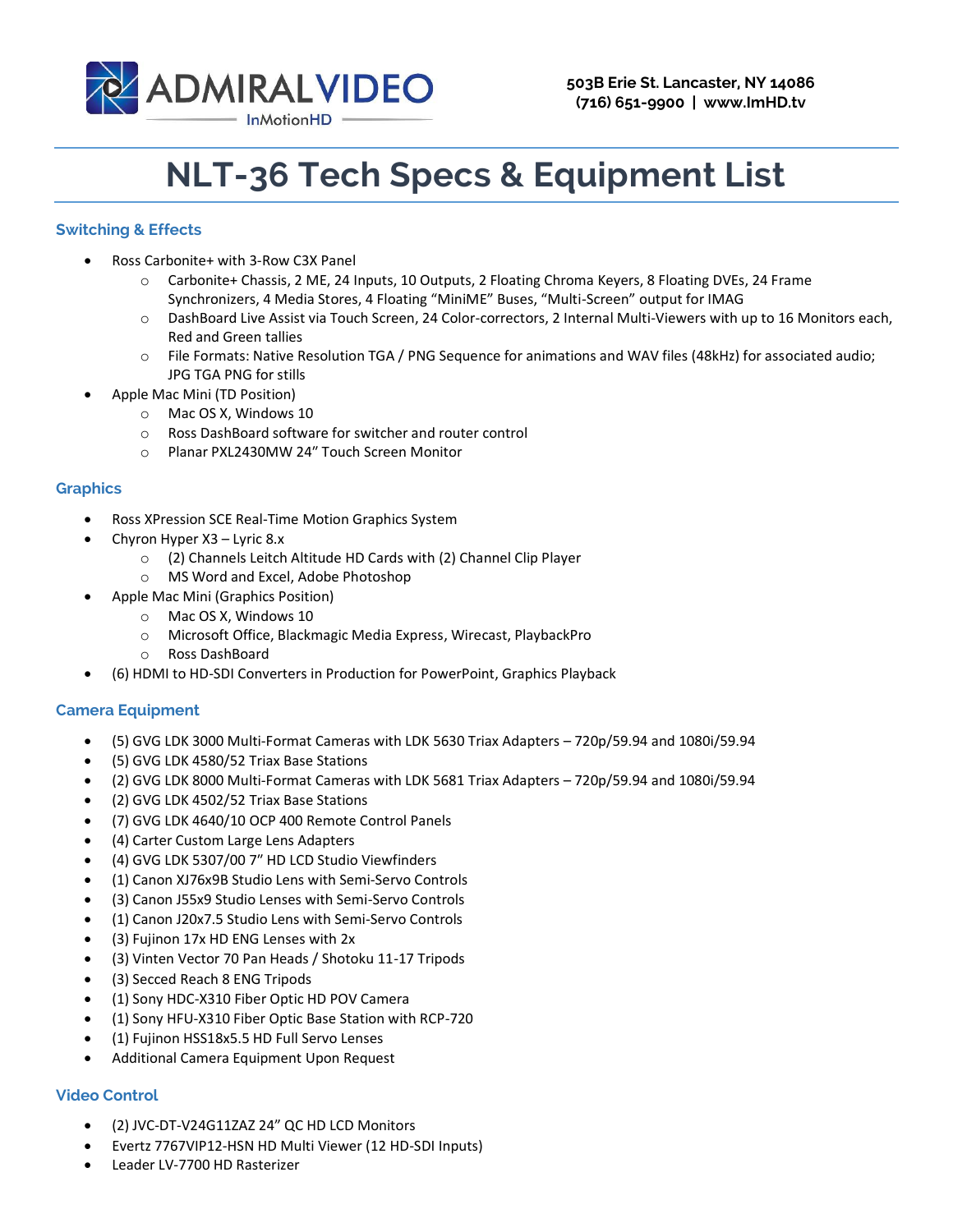### **In-Truck Video Monitoring**

- (2) Sony XBR-43X800E 43" Monitors
- Vizio 32" 1080p Program Monitor
- (12) ASUS PB238Q 23" IPS LED 1080 Monitors
- (3) ASUS C422AQ 21.5" IPS LED 1080 Monitors
- (2) Decimator Design DMON-12S Multiviewers
	- o (12) HD-SDI Inputs Each
	- o Embedded Audio Monitoring, UMDs, and Tallies
- Harris VTM-2400 HD Rasterizer
- ROKU 3 Streaming Unit
- Off-Air / Cable HD Demodulator

#### **Field Video**

- (6) 20" HD LCD Monitors with SDI-HDMI Conversion
- (6) Telecast Rattler SDI-Fiber Systems
- (8) Integrated SDI-Fiber Transmitters
- (4) Integrated Fiber-SDI Receivers

#### **Replay / Recording**

- (2) Grass Valley K2 Summit with Dyno Replay and Channel Flex
	- o 4 Record Channels / 2 Playback or 6 Records / 1 Playback
- (6) KiPro Rack Hard Disk Recorders (Wired for 8)
	- o Apple ProRes and Avid DNxHD Codecs
		- o (8) KiStor (USB 3) 750GB Removable Hard Drives
- (1) Panasonic AJ-HD1200AP DVCPRO HD VTR
- Blackmagic Design UltraStudio 4K H.264 Recorder Record Proxy Files in lieu of DVD Recorder

#### **Audio**

- Yamaha QL5 with (2) MY16AE Option Cards
	- o AES: 32 In, 32 Out; Analog: 32 In, 16 Out; Dante: 64 In, 64 Out
	- o 16 MIX, 8 MATRIX and Stereo Buses
	- o Internal MP3 Player (USB)
	- o Full Digital Processing, Per-Input/Output Delay up to 1000ms, Real-Time Analyzer
	- o Separate Primary and Secondary Dante Networks for redundancy
- Apple Mac Mini (A1 Position)
	- o Mac OS X, Windows 10
	- o RTS AZedit, Yamaha QL Editor, InstaCue, Ross DashBoard
- Ross NK-D64-110 Balanced AES Audio Router (64×64)
- Ross NK-A32-HQ Stereo Analog Audio Router
- Grass Valley Gecko Flex Frame with (10) 8910ADA-ST Stereo DAs
- Ross DFR-8321 OpenGear Frame with (3) Blackmagic SDI-AUDIO De-Embedders
- (672) Analog Patch Points, (384) AES Patch Points, (50) TT Patch Cords
- (2) JBL LSR2325P Studio Monitors (Audio Booth)
- (2) JBL Control 5 Speaker Monitors (Production)
- Samson Servo 300 Amplifier
- (3) Videotek APM-200 Speaker Monitors (Production)
- (2) Wohler AMP1-S8 Speaker Monitors (8 CH AES, 4 CH Analog) (1) each in Audio and Tape
- (2) Fostex 6301B (Video)

### **Field Audio**

- (3) Yamaha Tio 1608D 16-Input, 8-Output Dante Stage Boxes Primary and Secondary Networks with Fiber Converters, Remote HA control from QL5 Console
- (2) Sennheiser HMD-26-II Talent Headsets
- (3) Sennheiser HMD-25 Talent Headsets
- (3) Daltech Announce Boxes

Admiral Video NLT-36 Tech Specs & Equipment List - 7/26/18 **Page 2** Page 2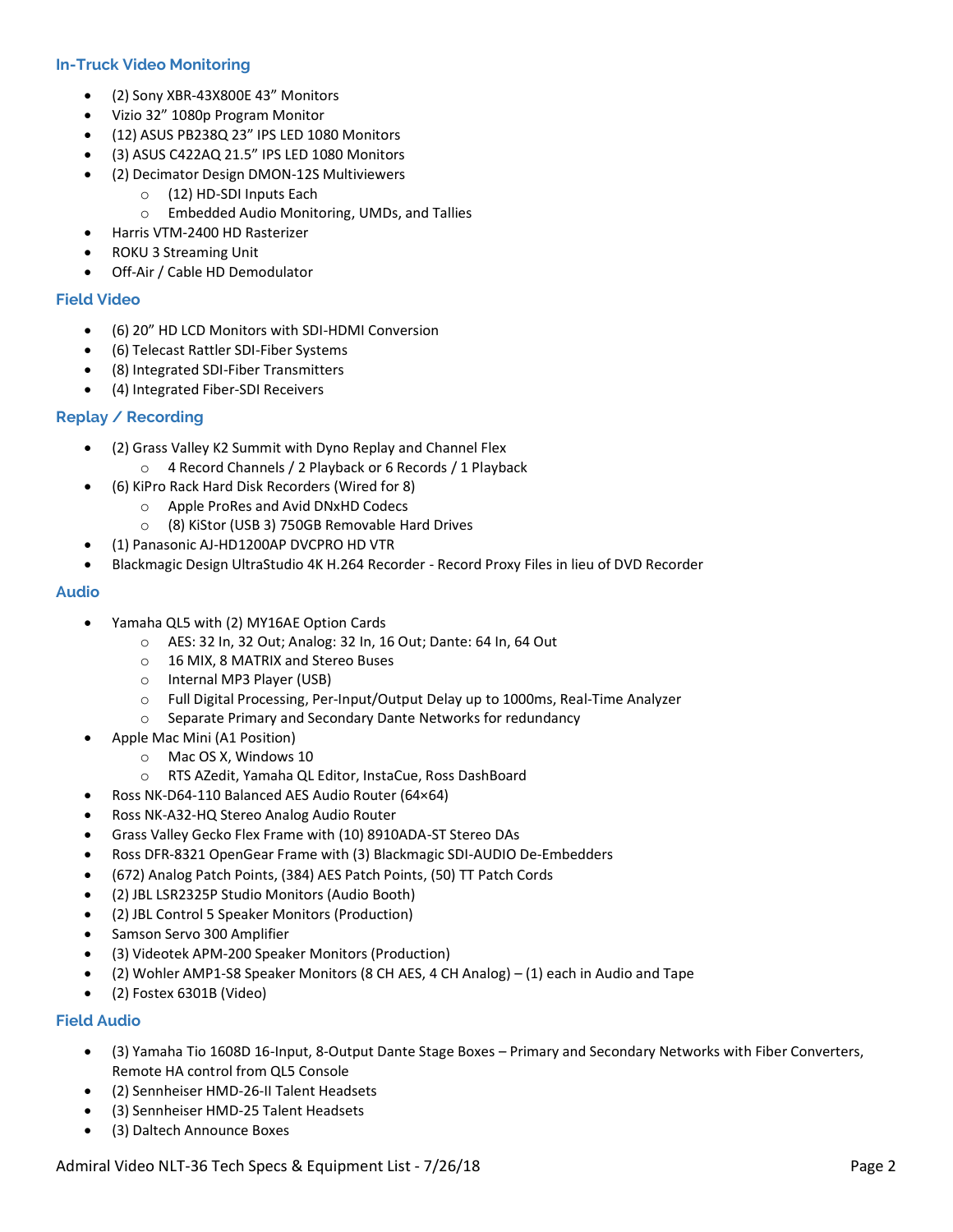- (3) Sennheiser MD46 Stick Mics
- (3) Sennheiser MKH816 Shotgun Mics
- (3) Sennheiser ME66 Shotgun Mics
- (2) Sony ECM-77B Lavaliere Mics
- (1) Sony ECM-66B Lavaliere Mic
- (1) Audio-Technica AT8022 Stereo Mic
- (1) Electro-Voice RE50N/D-B Omni Mic

#### **Communications**

- RTS Zeus-III 32-Port Intercom Matrix
	- o Fully Programmable (AZEdit); Point to Point, Party Line, IFB
	- o (2) Integral 2- to 4-Wire Converters (2 Channels PL)
- JK Audio Innkeeper 4 (4) Channel TIF
- (10) Telex KP Stations
- (1) Studio Technologies Model 47A 2- to 4-Wire Converter / Power Supply (4 Channels PL)
- (1) Telex DSI-2008 2- to 4-Wire Converter (2 EXT House PL Interface)
- (1) Telex PS-15
- Telex SAP-612 Source Assign Panel (6 Channel PL)
- Telex IFB-828 16-Channel IFB Power Supply
- (4) RTS 4030 IFB Beltpacks
- (8) RTS BP325 2-Channel Beltpacks
- (8) PH-88 Lightweight Headsets
- (6) Double-Muff Headsets
- (6) Single-Muff Headsets
- (3) Daltech Announce Boxes

#### **Terminal Equipment**

- Ross NK-3G72-FRM 72×72 3G HD-SDI Router
- Ross NK-IPS Network Bridge Network Control of Routers
- Ross NK-VRC Virtual Router Control Programs Routing System
- (10) Ross RCP-NKM 40 Button Programmable Router Panels
- (2) Astro Designs SL-7036 SD/HD Tri Level Sync Generators
- DigiDesign SYNC HD
- (2) Harris X-85 Dual Path Up/Down/Cross/Embedder/De-Embedder/FS
- (2) Teranex VC100 HD Up/Down/Cross Converting Frame Syncs
- (6) Gefen DVI to HDSDI Scalers (For computer desktops to HD Router)
- (2) Evertz 7700 Frames with Network Cards
- (4) Evertz 7711UC-HD Multiformat Up-Converters
- (10) Evertz 7710DCDA-HD Down-Converters SDI Composite
- (2) Evertz 7751TG-HD Test Generators
- (30) NVision 500 Series HD DAs
- (20) GVG Composite Video DAs
- (896) Mini WECO Patch Points

#### **Rear I/O Panel**

- (2) Multi-Format Transmission Router Paths HD, SD, Analog, AES, Analog Audio
- (28) Patchable Analog XLR Tie Lines
- (14) Patchable AES XLR Tie Lines
- (5) Patchable Analog Program XLR (L, R, M)
- (14) Patchable RTS SAP XLR (Belt packs)
- $\bullet$  (4) Dry IFB XLR
- (6) Wet IFB XLR
- (2) DSI-2008 2-4 Wire Converter IN (House Intercom)
- (2) 4-Wire Intercom RJ-45 (Remote KPs)
- (40) Patchable HD-SDI BNC